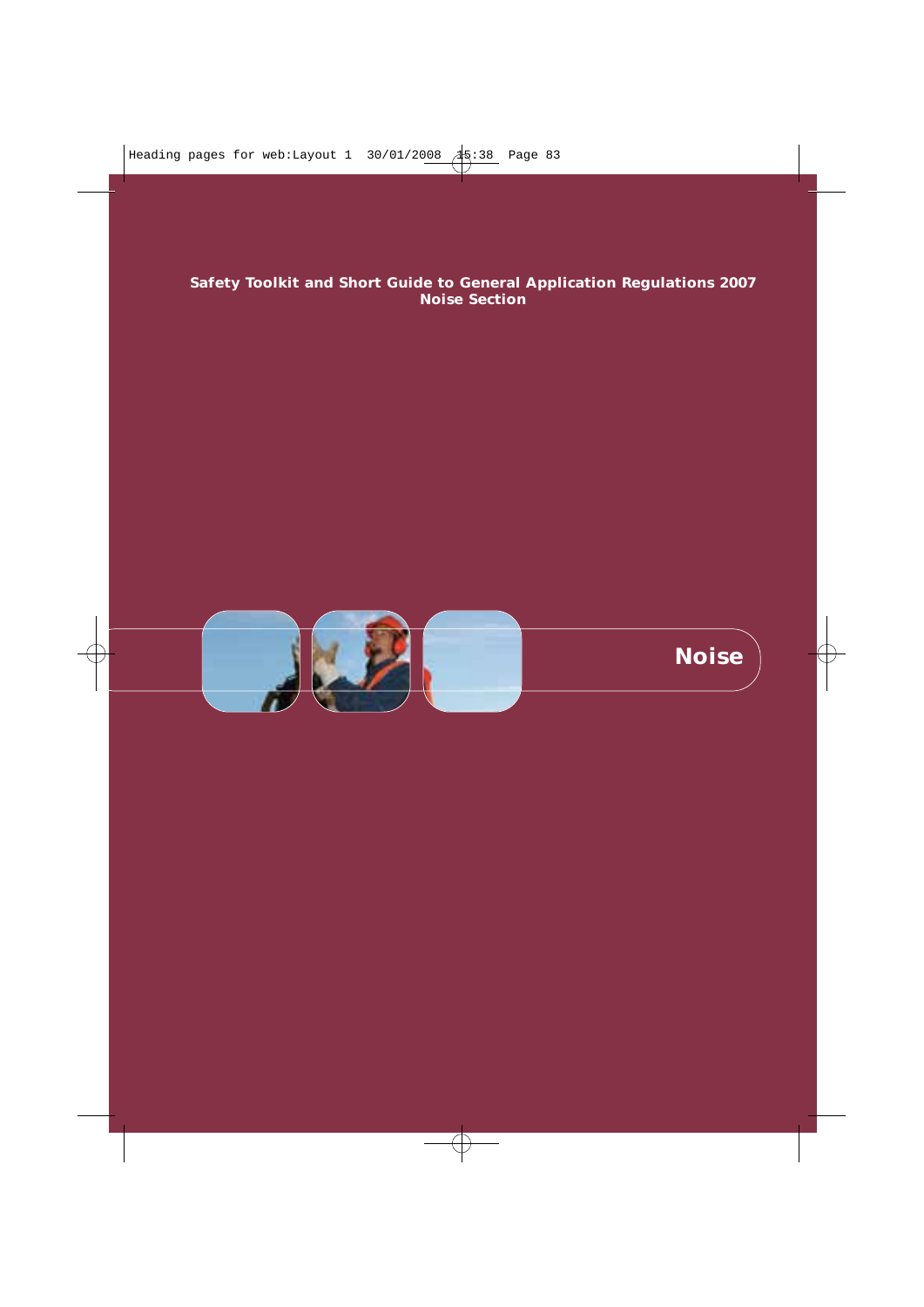Safety Toolkit and Short Guide to General Application Regulations 2007



# **Safety Toolkit**

The objective of the Toolkit is to provide guidance on the prevention of accidents or ill health at work and to provide a practical tool towards a safer workplace. It covers requirements of the Safety, Health and Welfare at Work (General Application) Regulations, 2007 as amended and is aimed specifically at small and micro businesses. It is not intended as a legal interpretation of the legislation. Legal advice should be sought where required.

Checklists provided are non-exhaustive and in no particular order

## **How do I use the Toolkit?**

The Toolkit is intended to assist you to monitor and improve standards of safety, health and welfare. It will assist you towards complying with the law.

- 1. Use the checklists to monitor how you're doing.
- 2. Make any required improvements.
- 3. If necessary, investigate further to find out what you need to do and set a timescale for achieving it.
- 4. Use the Action Date column to show when action taken.

Checklists provided are non-exhaustive and in no particular order.

At the end of each point in the check list reference is made to the corresponding part of the Regulations, for example (r51) indicates Regulation 51.

### **Where can I get further advice?**

The Health and Safety Authority's website www.hsa.ie contains a large amount of additional information. Most of the information on the website can be accessed free-of-charge. The website has detailed guides on each section of these Regulations. Each guide contains advice on where to find further information.

The Health and Safety Authority's Workplace Contact Unit (WCU) is a helpdesk resource for employers, employees and the public. You can contact the WCU through

- ▲ Locall: 1890 289 389 (Monday to Friday, 9am to 5pm)
- ▲ Fax: 01 614 7125
- ▲ Email: wcu@hsa.ie
- ▲ Write to: Workplace Contact Unit, Health and Safety Authority, Metropolitan Building, James Joyce Street, Dublin 1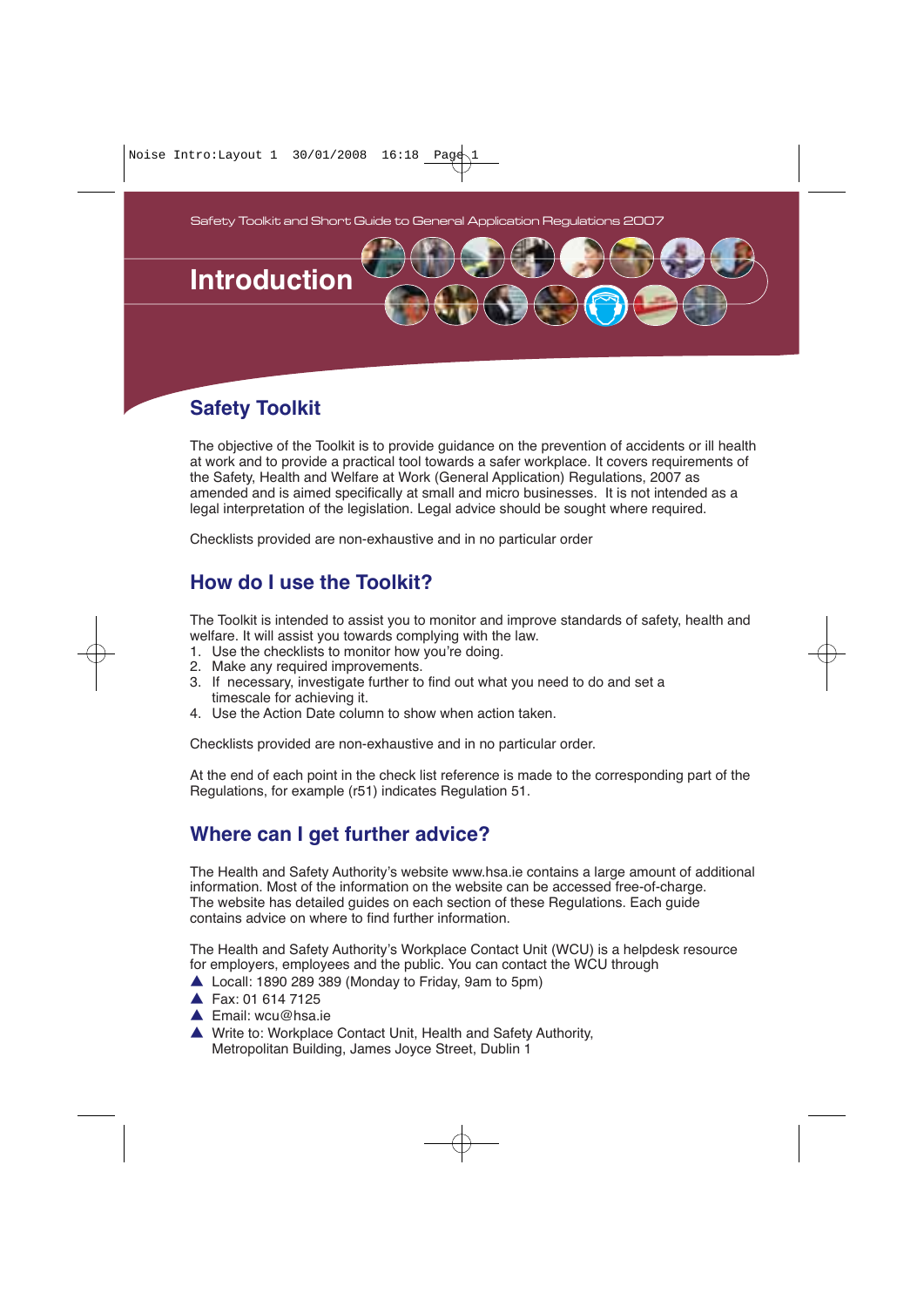

As a rule of thumb you may be at risk if:

- $\triangle$  you have to shout to be clearly heard by someone 2 metres away
- $\triangle$  your ears are still ringing after leaving the workplace
- $\triangle$  the noise is intrusive like a vacuum cleaner for most of the day
- $\blacktriangle$  you work in a noisy industry, e.g. construction, canning or bottling etc
- $\triangle$  there are noises due to impacts such as caused by hammering

### **What does this section deal with?**

This section deals with the risks from exposure to noise at work.

When noise exposure exceeds the exposure action value (80 dB(A)), information, training and hearing protection must be provided.

If the upper exposure action value  $(85 dB(A))$  is exceeded,

- ▲ establish and implement technical and/ or organisational measures to reduce exposure to noise
- ▲ restrict access
- $\triangle$  provide warning signs and hearing protection
- $\triangle$  hearing protection must be worn
- $\blacktriangle$  provide hearing checks

#### **Does this section apply to all noise at work?**

The exposure limit value does not apply to seagoing vessels until 15 February 2011.

### **Some Important Points**

- ▲ Consider other methods of work which eliminate or reduce exposure
- $\triangle$  Choose appropriate equipment, emitting the least possible noise
- ▲ Provide adequate information and training on equipment
- ▲ Consider noise reduction by technical means, such as shields, enclosures and sound absorbent coverings, or damping or isolation
- ▲ Organise work to reduce noise by limiting duration and intensity of exposure, and appropriate work schedules with rest periods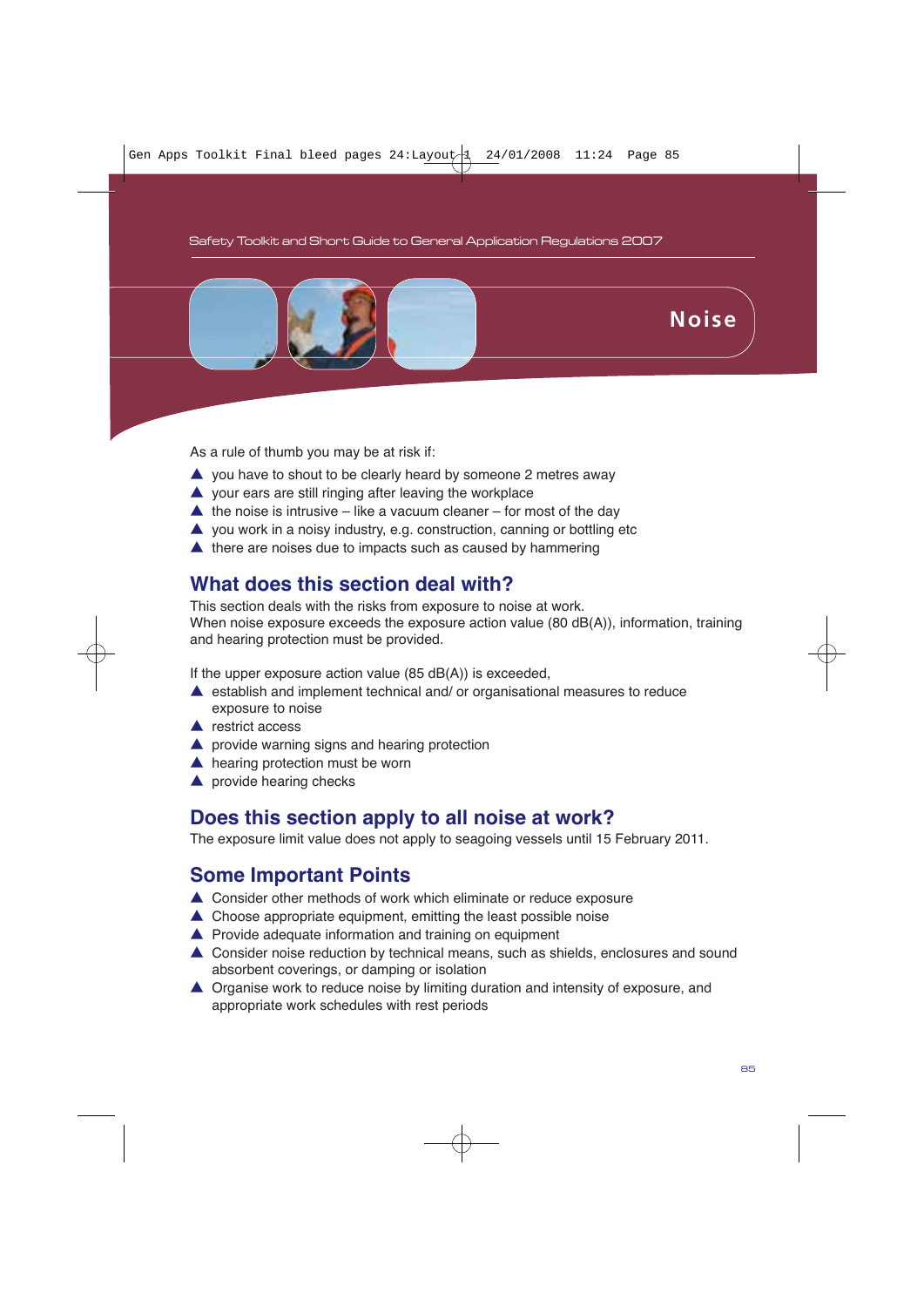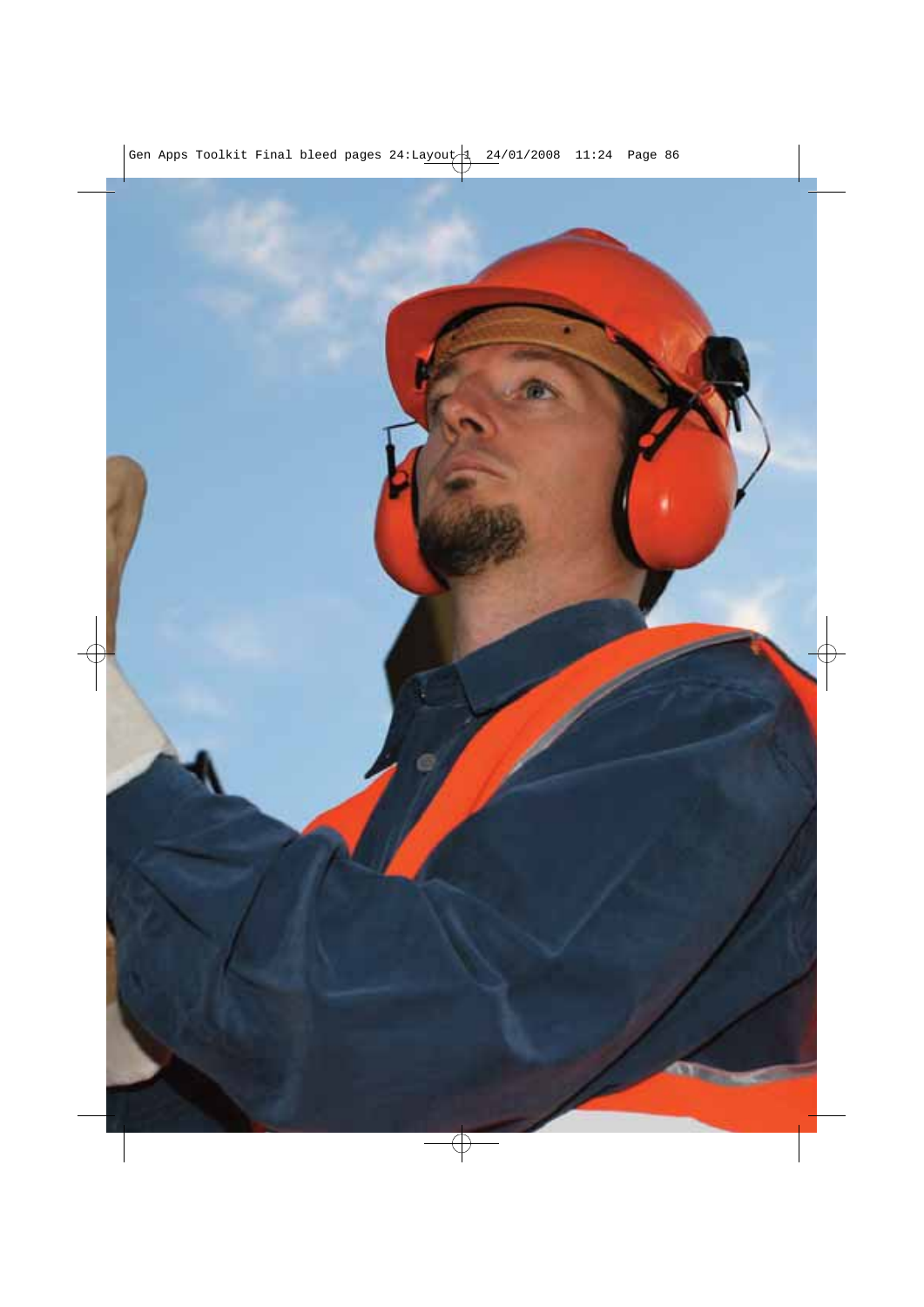### **Noise Checklist**

#### **Interpretation**

Applies to activities in which employees are or are likely to be at risk from noise during their work (r121)

For employees on board seagoing vessels, Regulation 128 (Application of exposure limit value) does not apply until 15th February 2011 (r122)

Exposure limit values and exposure action values are

 $\triangle$  exposure limit values— LEX,8h = 87 dB(A) and  $p_{\text{neak}}$  = 140dB(C) (r123)

**▲ upper exposure action values— LEX, 8h = 85 dB(A) and**  $p_{\text{peak}}$  **= 137dB(C) (r123)** 

**▲ lower exposure action values— LEX, 8h = 80 dB(A) and**  $p_{peak}$  **= 135dB(C) (r123)** 

| <b>Requirement</b>                                                                                                                                 | Yes | <b>No</b> | N/A | Action<br><b>Date</b> |
|----------------------------------------------------------------------------------------------------------------------------------------------------|-----|-----------|-----|-----------------------|
| Where exposed to noise above a lower exposure action value,<br>in consultation with employees or representatives, assess the<br>risk <i>(r124)</i> |     |           |     |                       |
| In risk assessing, measure noise if necessary (r124)                                                                                               |     |           |     |                       |
| Ensure assessment is planned and carried out competently at<br>suitable intervals (r124)                                                           |     |           |     |                       |
| Give particular attention when risk assessing to-                                                                                                  |     |           |     |                       |
| $\triangle$ level, type and duration of exposure, including<br>impulsive noise (r124)                                                              |     |           |     |                       |
| $\triangle$ exposure limit values and exposure action values (r124)                                                                                |     |           |     |                       |
| ▲ effects of exposure to noise on employees at<br>particular risk (r124)                                                                           |     |           |     |                       |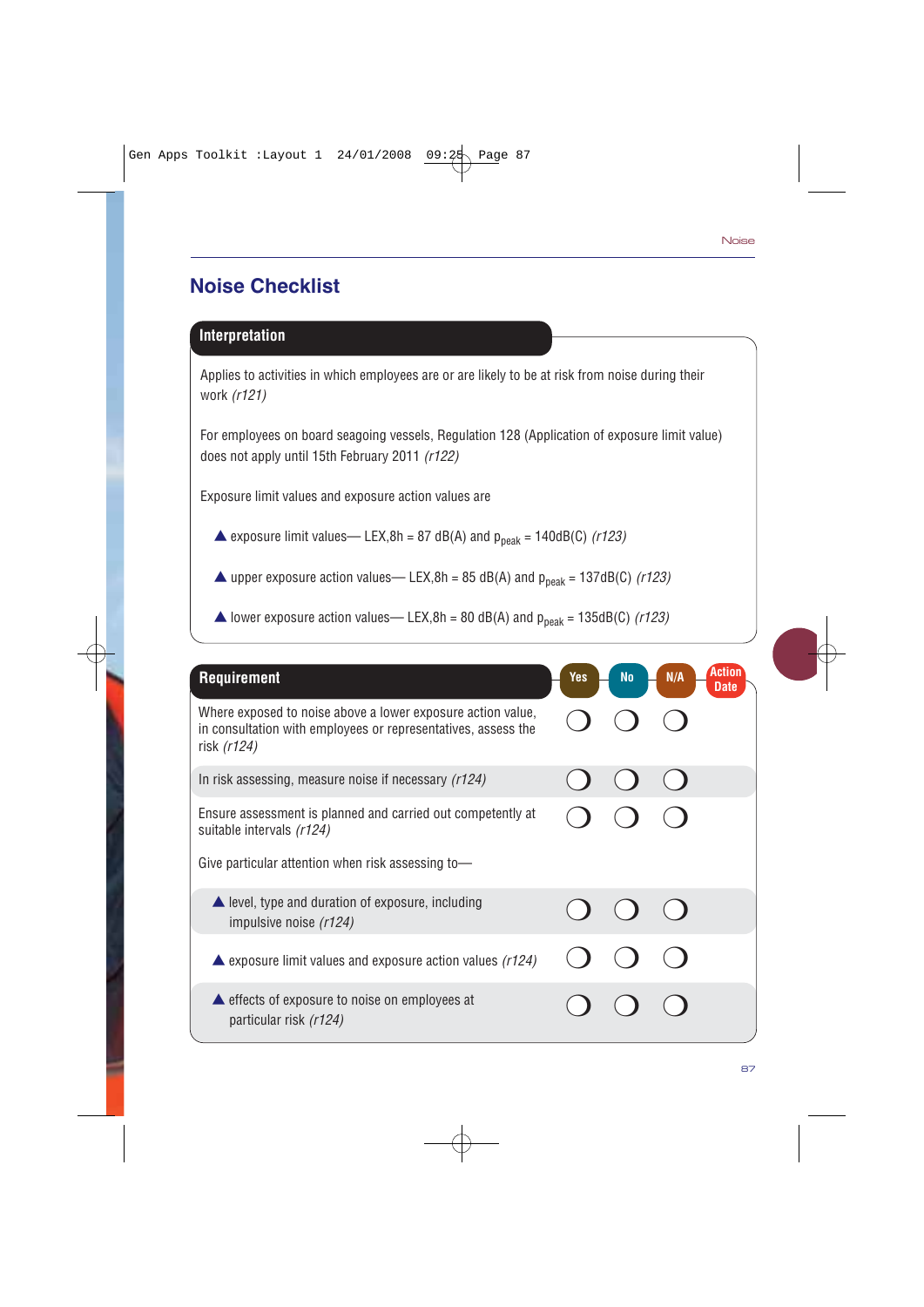| Requirement                                                                                                                                                                | Yes | N <sub>0</sub> | N/A | <b>Action</b><br>Date |
|----------------------------------------------------------------------------------------------------------------------------------------------------------------------------|-----|----------------|-----|-----------------------|
| $\triangle$ effects from interactions between noise and ototoxic<br>substances, and between noise and vibrations (r124)                                                    |     |                |     |                       |
| $\blacktriangle$ indirect effects from interactions between noise and<br>warning signals or other sounds to reduce the risk<br>of accidents (r124)                         |     |                |     |                       |
| ▲ information on noise provided by manufacturers of<br>equipment (r124)                                                                                                    |     |                |     |                       |
| ▲ availability of alternative equipment designed to<br>reduce noise (r124)                                                                                                 |     |                |     |                       |
| ▲ exposure beyond normal working hours under<br>employer's responsibility (r124)                                                                                           |     |                |     |                       |
| ▲ information from health surveillance including, published<br>information (r124) and                                                                                      |     |                |     |                       |
| $\triangle$ availability of hearing protectors with adequate<br>attenuation (r124)                                                                                         |     |                |     |                       |
| Record in safety statement                                                                                                                                                 |     |                |     |                       |
| $\triangle$ findings of risk assessment as soon as practicable (r124)                                                                                                      |     |                |     |                       |
| $\triangle$ steps taken to comply with these Regulations (r124)                                                                                                            |     |                |     |                       |
| In compliance with general principles of prevention, and in<br>consultation with employees or representatives, eliminate risk<br>at source or reduce to a minimum $(r125)$ |     |                |     |                       |
| In reducing or eliminating risk, take into account-                                                                                                                        |     |                |     |                       |
| ▲ other methods of work which eliminate or reduce<br>exposure (r125)                                                                                                       |     |                |     |                       |
| $\triangle$ choice of appropriate work equipment, emitting the least<br>possible noise (r125)                                                                              |     |                |     |                       |
| $\triangle$ design and layout of places and workstations (r125)                                                                                                            |     |                |     |                       |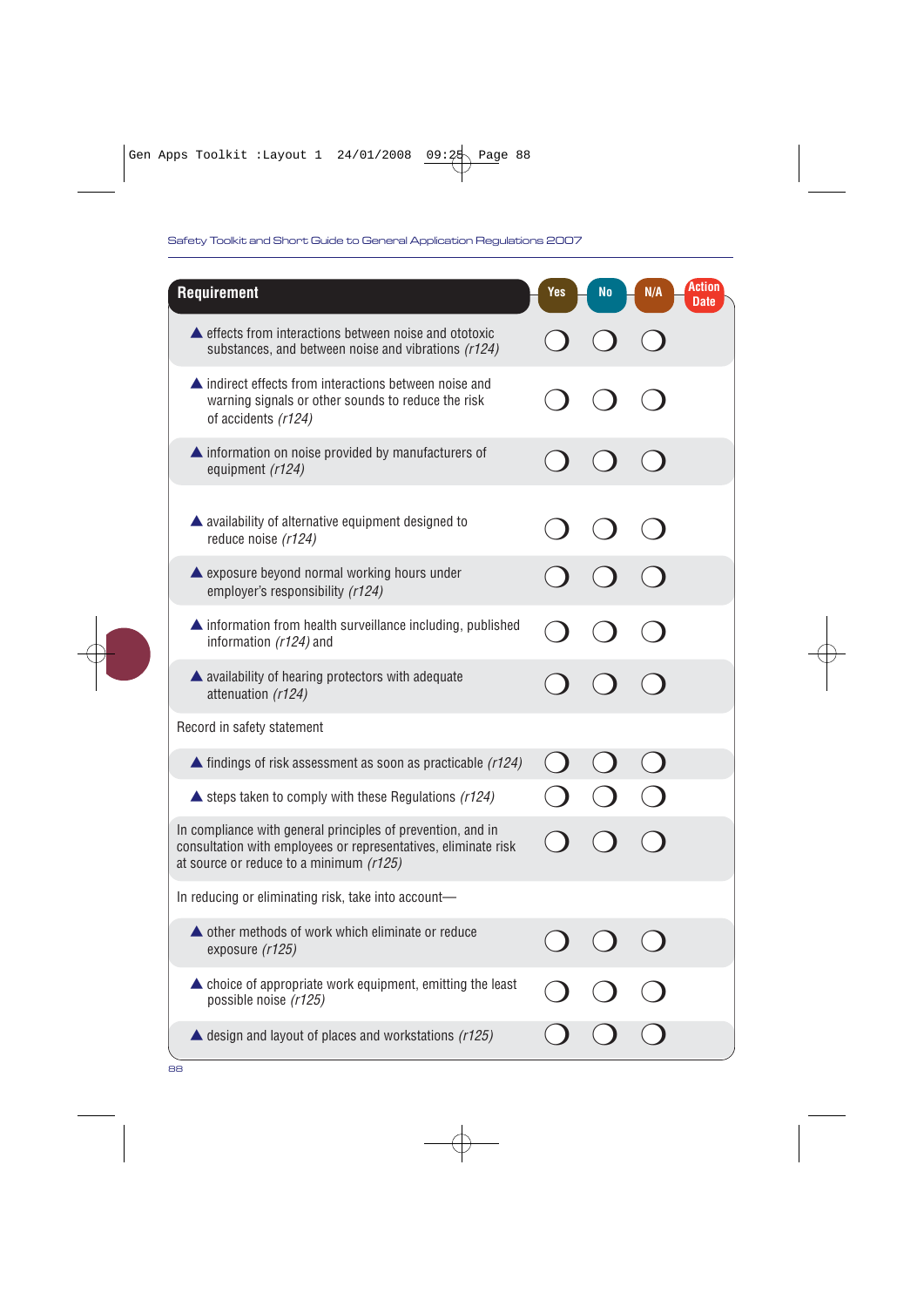| Requirement                                                                                                                                                                              | Yes | N <sub>0</sub> | N/A | Action<br>Date |
|------------------------------------------------------------------------------------------------------------------------------------------------------------------------------------------|-----|----------------|-----|----------------|
| $\triangle$ adequate information and training on equipment (r125)                                                                                                                        |     |                |     |                |
| ▲ noise reduction by technical means, such as shields,<br>enclosures and sound absorbent coverings, or damping<br>or isolation (r125)                                                    |     |                |     |                |
| $\blacktriangle$ maintenance programmes (r125)                                                                                                                                           |     |                |     |                |
| ▲ organisation of work to reduce noise by limiting duration<br>and intensity of exposure, and appropriate work<br>schedules with rest periods (r125)                                     |     |                |     |                |
| If risk assessment indicates upper exposure action value is<br>exceeded, establish and implement technical and/ or<br>organisational measures to reduce exposure to noise (r126)         |     |                |     |                |
| If risk assessment indicates workstations where likely noise<br>above 85dB(A),                                                                                                           |     |                |     |                |
| $\triangle$ display mandatory warning signs to convey that noise<br>levels likely to exceed upper exposure action value, and<br>hearing protectors are available and must be worn (r127) |     |                |     |                |
| $\triangle$ protect workstations from unauthorised access by<br>barriers or other suitable means (r127)                                                                                  |     |                |     |                |
| Ensure employees are not exposed to noise above exposure<br>limit value, or (r128)                                                                                                       |     |                |     |                |
| If exposure above exposure limit value is detected                                                                                                                                       |     |                |     |                |
| ▲ take immediate action to reduce exposure below exposure<br>limit value (r128)                                                                                                          |     |                |     |                |
| $\triangle$ identify reasons for limit being exceeded (r128) and                                                                                                                         |     |                |     |                |
| ▲ amend organisational and technical measures to prevent<br>exposure limit value being exceeded again (r128)                                                                             |     |                |     |                |
| Where risks cannot be prevented by other means, make<br>available appropriate, properly fitting, individual hearing<br>protectors (r129)                                                 |     |                |     |                |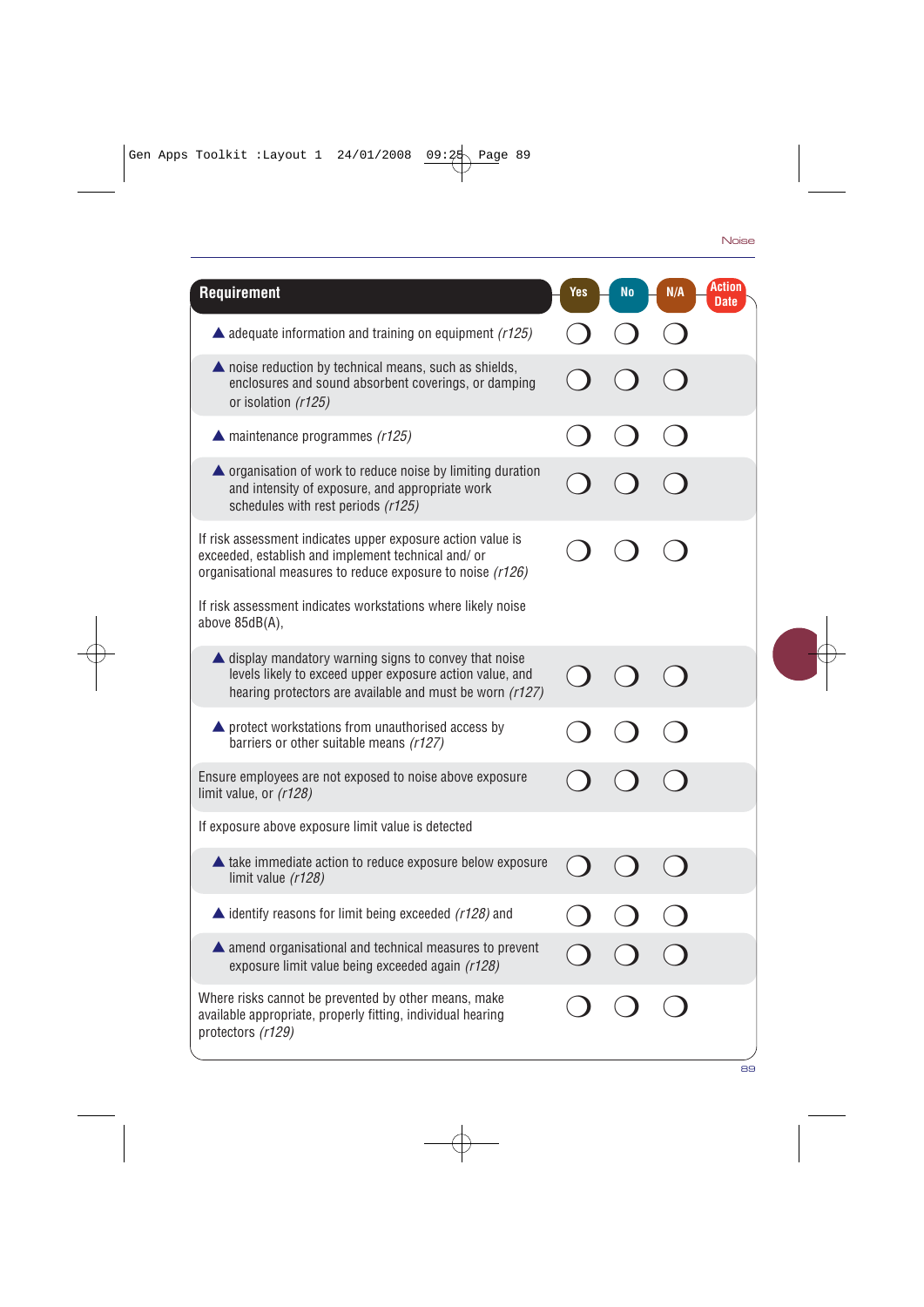| <b>Requirement</b>                                                                                                                                                   | Yes | <b>No</b> | N/A | Action<br>Date |
|----------------------------------------------------------------------------------------------------------------------------------------------------------------------|-----|-----------|-----|----------------|
| Where noise exposure exceeds lower exposure action values,<br>make individual hearing protectors available (r129)                                                    |     |           |     |                |
| Where employees are exposed to noise at or above the lower<br>exposure action value, provide information and training on<br>risks (r130)                             |     |           |     |                |
| Ensure information and training includes                                                                                                                             |     |           |     |                |
| $\triangle$ the nature of such risks (r130)                                                                                                                          |     |           |     |                |
| $\triangle$ organisational and technical measures (r130)                                                                                                             |     |           |     |                |
| $\triangle$ exposure limit values and exposure action values (r130)                                                                                                  |     |           |     |                |
| ▲ results of assessment and measurements of noise and an<br>explanation of their significance and potential risks (r130)                                             |     |           |     |                |
| $\triangle$ correct use of hearing protectors (r130)                                                                                                                 |     |           |     |                |
| $\triangle$ why and how to detect and report hearing damage (r130)                                                                                                   |     |           |     |                |
| ▲ circumstances in which health surveillance is available<br>and its purpose (r130)                                                                                  |     |           |     |                |
| $\triangle$ safe working practices to minimise exposure (r130)                                                                                                       |     |           |     |                |
| Ensure consultation of employees and in particular<br>consultation on risk assessment, noise elimination and<br>reduction and selection of hearing protectors (r130) |     |           |     |                |
| Ensure appropriate health surveillance is made available to<br>employees for whom risk assessment reveals a risk (r131)                                              |     |           |     |                |
| Make available services of a registered medical practitioner for<br>a hearing check for employees who exceed upper exposure<br>action value (r131)                   |     |           |     |                |
| Make available preventive audiometric testing to employees<br>who exceed lower exposure action value (r131)                                                          |     |           |     |                |